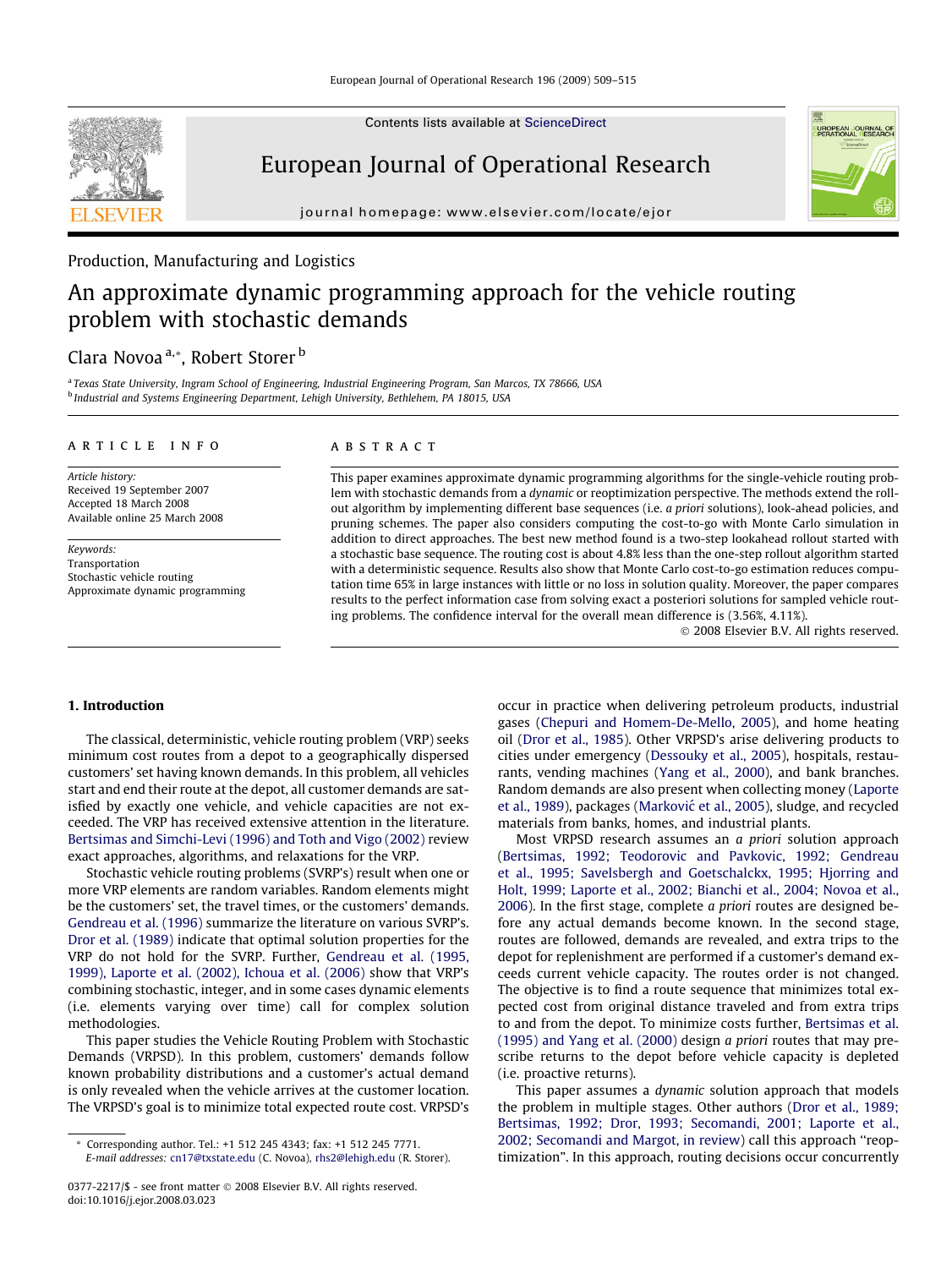with service and are based on the most current system state. The system state updates every time the vehicle arrives at a location and observes demand. There is no planned route and decisions at each stage are which customer to visit next and whether or not send the vehicle to the depot for replenishment to minimize expected routing costs.

[Powell et al. \(1995\)](#page--1-0) mention that stochastic and dynamic models are key for designing decision support systems that respond to changing conditions often observed in practical applications. Further, [Psaraftis \(1995\)](#page--1-0) indicates that dynamic approaches respond to the need for efficient real-time logistic and that they are implementable due to advances in communications technologies such as wireless phones and global positioning systems (GPS) which facilitate interaction between drivers and dispatchers. [Bastian and Rin](#page--1-0)[nooy Kan \(1992\) and Psaraftis \(1995\)](#page--1-0) mention that the dynamic or reoptimization approach is computationally challenging but results in flexible routes that may reduce total routing costs. [Erera](#page--1-0) [et al. \(2007\)](#page--1-0) favor fix routes from a priori approaches since they may decrease management costs, increase drivers performance and achieve service regularity. Nevertheless, [Savelsbergh and Goe](#page--1-0)[tschalckx \(1995\)](#page--1-0) present instances with a 10% increase in transportation cost from using fixed routes instead of reoptimization.

This paper examines the rollout algorithm as an efficient heuristic method for solving the dynamic single VRPSD in real-time. The rollout algorithm, originally proposed by [Bertsekas and Tsitsiklis](#page--1-0) [\(1996\), Bertsekas et al. \(1997\), and Bertsekas \(2000, 2001\),](#page--1-0) overcomes the curse of dimensionality in dynamic programming (DP). The only previous computational approaches applying rollout to the VRPSD are [Secomandi \(1998, 2000, 2001\), Novoa \(2005\), and](#page--1-0) [Secomandi and Margot \(in review\)](#page--1-0). Secomandi's contribution in regard to rollout methods is the development of a one-step rollout algorithm.

Our paper has three main contributions. The first is the development of a two-step rollout algorithm that provides 1.6% cheaper solutions than the one-step rollout algorithm. The second is the use of Monte Carlo simulation (MCS) for computing the updated base sequences expected cost as an alternative to the exact computation in [Secomandi \(1998, 2000, 2001\).](#page--1-0) We demonstrate that MCS may reduce the total computational time by about 65% for large instances. The third contribution is the development of improved base sequences and pruning schemes leading to a cost reduction of about 4% over previous methods. The best rollout method evidences the benefits of linking a priori and dynamic approaches for VRPSD.

Paper organization is as follows. Section 2 reviews literature on dynamic approaches. Section 3 describes the problem. Section [4](#page--1-0) presents the dynamic programming formulation. Section [5](#page--1-0) describes the proposed rollout algorithms and the Monte Carlo simulation approach. Section [6](#page--1-0) contains numerical results and Section [7](#page--1-0) concludes the paper.

#### 2. Literature review

There are few papers on dynamic approaches to the VRPSD relative to those studying the a priori approach. The earliest contributions are theoretical models in [Dror et al. \(1989\) and Dror \(1993\)](#page--1-0) that model the dynamic VRPSD as a Markov Decision process. However, these papers do not provide any computational results. [Secomandi \(1998, 2000, 2001, 2003\)](#page--1-0) is the first author that provides a computationally tractable heuristic.

[Secomandi \(2000\)](#page--1-0) solves the VRPSD using two approximate DP algorithms: optimistic approximate policy iteration (OAPI) and one-step rollout algorithm (ORA). OAPI is a neuro-dynamic programming (NDP) algorithm [\(Bertsekas and Tsitsiklis, 1996\)](#page--1-0) that approximates the optimal cost-to-go functions for all system states

as linear (or nonlinear) functions of pre-selected problem features (i.e. vehicle location, vehicle capacity, etc.) with coefficients estimated by least squares. ORA is a simplified NDP algorithm that resembles the one-step policy iteration method. Given a properly selected *a priori* base sequence, ORA sequentially improves it. The ORA in [Secomandi \(2000\)](#page--1-0) performs better than OAPI. For small instances, (less than 10 customers), [Secomandi \(1998, 2001\)](#page--1-0) finds that ORA is less than 3% away from the optimum computed in [Secomandi \(1998\)](#page--1-0). For problems with up to 60 customers, [Seco](#page--1-0)[mandi \(2001\)](#page--1-0) finds that ORA produces average improvements from 1% to 4% over a priori solutions.

More recently, [Secomandi and Margot \(in review\)](#page--1-0) solve VRPSD's with up to 100 customers using a partial-reoptimization approach. Under this framework, optimal policies are computed on selected subsets of the state set using backward DP. To be able to compute these optimal policies, it is assumed that if a customer demand exceeds current vehicle capacity (i.e. a route fails) and the customer has not been completely served, the vehicle travels to the depot and return to this customer. To find the desired subsets, the authors use two methods for partitioning the initial customer sequence: disjoint and overlapping. The partial-reoptimization approach is less than 1.5% away from the optimum in problems with 10 and 15 customers. Disjoint and overlapping methods produce average improvements of 1.71% and 2.24% over the ORA in [Secomandi \(2001\)](#page--1-0) for instances with 5–100 customers.

In a general context, efficient approximate DP methods for solving dynamic problems are discussed in [Bertsekas \(2001\), Bertsekas](#page--1-0) [and Tsitsiklis \(1996\), Sutton and Barto \(1998\), and Powell \(2007\).](#page--1-0) Examples of simulation-based methods for adaptively computing value function (i.e. cost-to-go) approximations are [Kleywegt et al.](#page--1-0) [\(2002\)](#page--1-0) for solving stochastic inventory routing problems, [Topalo](#page--1-0)[glu and Powell \(2006\) and Topaloglu and Powell \(2007\)](#page--1-0) for solving vehicle fleet management problems. Other contributions to neuro DP using least square approximations or a rollout approach are [Van-Roy et al. \(1998\)](#page--1-0) for solving two-echelon inventory problems, [Secomandi \(2003\)](#page--1-0) for solving a traveling salesman problem with stochastic travel times, and [Bertsekas and Castanon \(1999\)](#page--1-0) for solving stochastic scheduling problems. Furthermore, [de Farias](#page--1-0) [and Van-Roy \(2003\)](#page--1-0) use linear programming (LP) to compute coefficients on the cost-to-go approximating function and [Adelman](#page--1-0) [\(2004\)](#page--1-0) uses dual-prices to approximate the cost-to-go on instances of the stochastic inventory routing problem.

#### 3. Problem description

A single-vehicle with fixed capacity Q departs from a depot to perform only deliveries (or only pick-ups) at different customer locations. Node 0 represents the depot and  $I = 1, 2, \ldots, n$  represents the customers' set. Distances between customers *i* and *j*, denoted by  $d(i, j)$ , are known, symmetric, and satisfy the triangle inequality. Travel costs are proportional to distances.

In the computational study, customers' demands follow known discrete distributions. They are assumed statistically independent but may come from different families and may have different parameters. Let  $D_i$ ,  $i = 1, 2, \ldots, n$  be random variables that describe the demand for each customer and  $p_i$  be its probability distribution,  $p_i(r) = Pr\{D_i = r\}, r = 0, 1, \ldots, R \leq Q$ . Exact demand for a customer is revealed only when the vehicle arrives at the customer for the first time. Because of random demands, vehicle routes will fail when a customer's demand exceeds remaining vehicle capacity. This research assumes split deliveries only when failures occur. In such a case, the vehicle may partially satisfy a customer demand, then complete it in another non necessarily immediate visit. Upon route failure, the vehicle must return to the depot to restore the vehicle capacity to Q. The problem objective is to find a routing